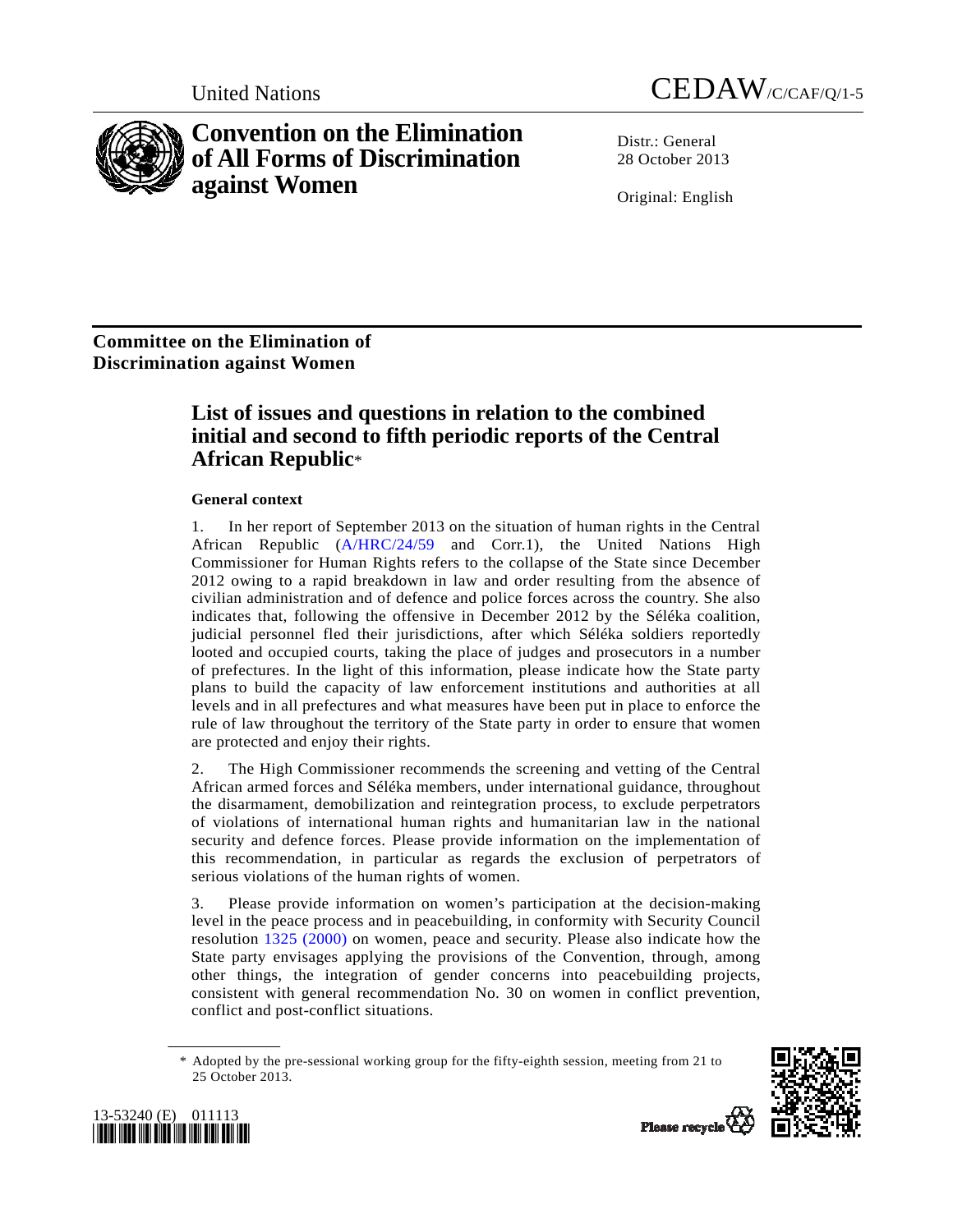4. The High Commissioner recommends that measures be taken to enhance the participation of women at the decision-making level. Please indicate how the State party is guaranteeing the participation of women in the political and economic reconstruction of the country.

## **Violence against women in conflict and post-conflict situations**

5. The High Commissioner refers to hundreds of cases of rape and other forms of sexual violence perpetrated by the Séléka, both between December 2012 and March 2013, while a coalition of rebel groups, and from 24 March 2013, having assumed the role of a national defence and security force. Please comment on this information and indicate the measures taken to remedy the situation.

6. The High Commissioner also mentions the prevalence of impunity and the collapse of the judiciary. In the light of this information, please indicate the measures taken and envisaged to put an end to impunity, in particular as regards violence against women perpetrated during the conflict. Please also indicate whether the State party envisages carrying out judicial reform to ensure women's access to justice, including in cases of gender-based violence.

7. Please supply information on measures taken to assist victims of sexual violence during the conflict and to provide them with access to medical treatment, mental health care and psychosocial support.

8. The High Commissioner indicates that, as at June 2013, there were 206,000 internally displaced persons living in extremely precarious conditions in the State party. Please indicate the measures in place to support internally displaced women, including to protect them from violence and to ensure that they have access to basic health care, education, clean water and sanitation.

#### **Violence against women**

9. The Committee has been informed of the extremely high prevalence of violence against women, including rape, in the State party, even in areas not affected by the conflict. Please provide information on measures envisaged to remedy this situation.

10. The High Commissioner recommends that the State party adopt legal reforms to combat sexual and gender-based violence by introducing new criminal offences and increased penalties, and expand the scope of protection of and support for victims of sexual and gender-based violence. Please provide information on the steps taken to implement this recommendation and indicate whether the State party envisages adopting a comprehensive strategy and a comprehensive law to combat violence against women.

11. Please provide information on the measures envisaged to eliminate the stigmatization faced by victims of rape, given that such stigmatization results in economic, social and familial exclusion, repudiation by spouses and exclusion from school, and to address victims' lack of access to health-care services, including psychological support.

12. Please provide information on the measures taken by the State party to tackle violence against women and girls perceived as witches. Please indicate whether the State party envisages criminalizing acts of violence, including what is known as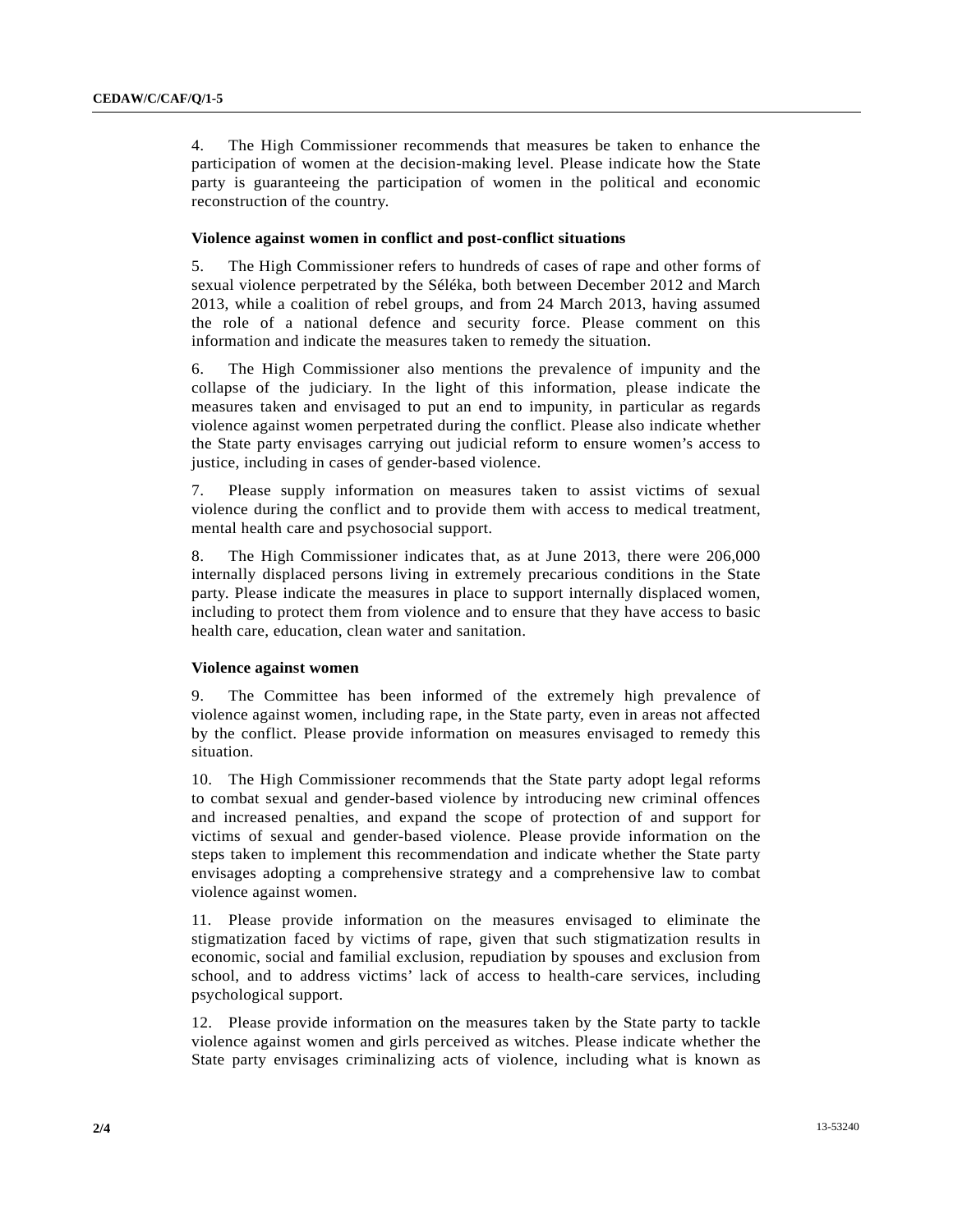"popular justice", against women perceived as witches and carrying out awarenessraising campaigns to put an end to such violence.

## **Harmful practices**

13. It is indicated in the State party's report<sup>1</sup> that a national plan of action against practices harmful to women's health and gender-based violence has been drawn up with the support of the World Health Organization (para. 132). Please provide information on the practices covered by the plan, the strategies to combat them, the status of implementation of those strategies and their relevance to the post-conflict situation.

#### **Education**

14. It is indicated in the State party's report that no more than 1.45 per cent of gross domestic product is allocated to public expenditure on education (para. 305). It is further stated that the capacity of the education system in the State party has stagnated for more than 10 years (para. 70). In addition, the High Commissioner indicates that schools across the country were systematically looted or occupied for military purposes during the offensive, meaning that only a few private schools remain open and public schools remain closed. Please indicate the percentage of the State resources that the State party envisages allocating to education and the plans anticipated to restore access to public education, at the very minimum, for the primary cycle.

## **Health**

<span id="page-2-0"></span>**\_\_\_\_\_\_\_\_\_\_\_\_\_\_\_\_\_\_** 

15. The High Commissioner indicates that, as with schools, hospitals were systematically looted or occupied for military purposes during the offensive. She further indicates that this has seriously affected access to health, with particularly grave consequences for children and pregnant women, especially with the destruction of the maternity hospital in Bangui. Please indicate the percentage of the State resources that the State party envisages allocating to health services and the plans anticipated to restore access to public health facilities, especially in relation to sexual and reproductive health services, given the extremely high maternal mortality rate.

#### **Disadvantaged groups of women**

16. Please provide information on the situation of women currently held in detention facilities, especially as a result of the conflict, in addition to the proportion of women detainees charged with witchcraft. Furthermore, please provide information on the extent to which detention centres for women meet the basic international requirements set out in the United Nations Rules for the Treatment of Women Prisoners and Non-custodial Measures for Women Offenders.

17. Please indicate the legal and other measures taken or envisaged by the State party to end the practice of enslaving Pygmies and to protect Pygmy women and girls from such practice.

<sup>1</sup> Unless otherwise indicated, paragraph numbers refer to the combined initial and second to fifth periodic reports of the State party (CEDAW/C/CAF/1-5).